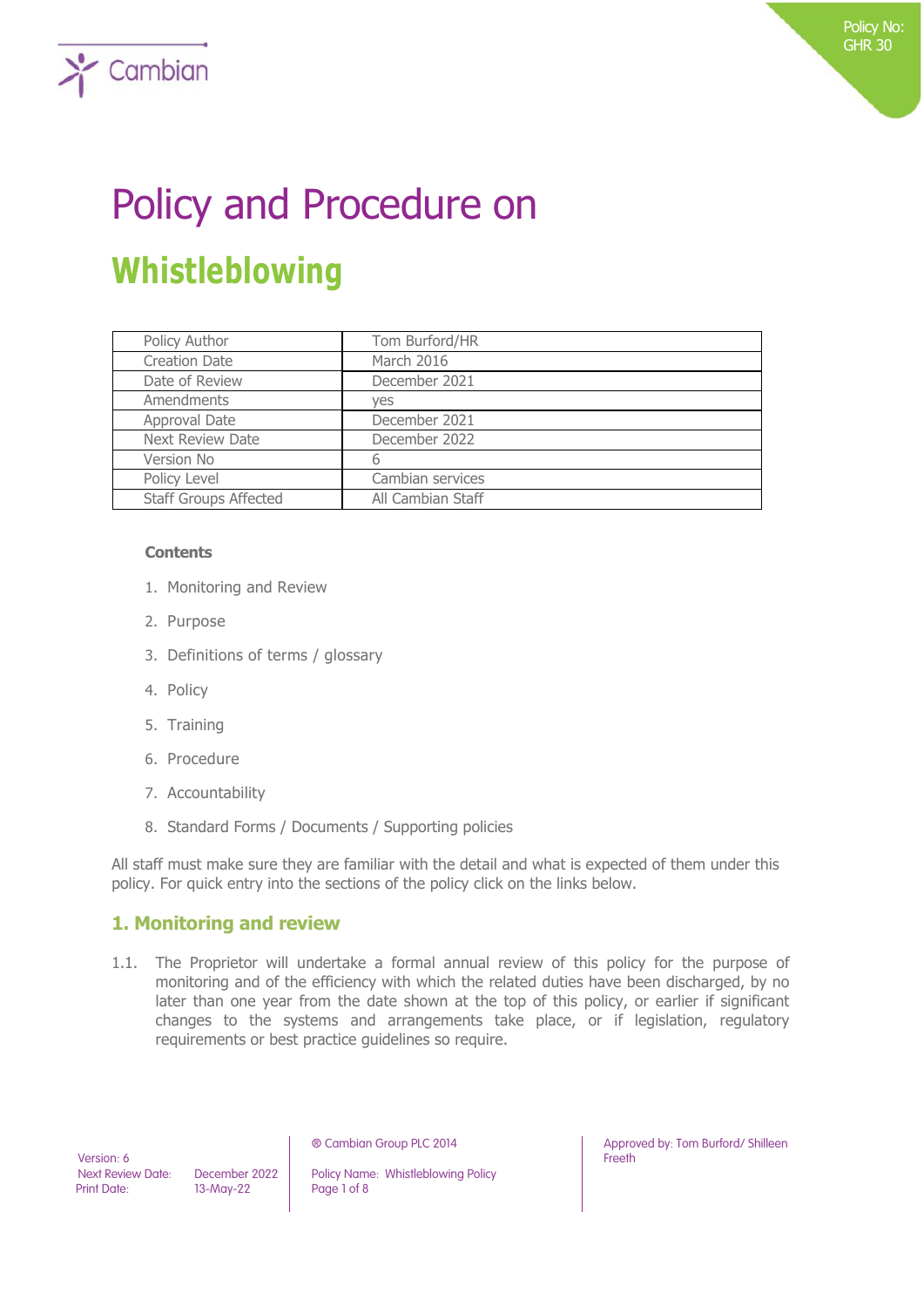

**Jeremy Wiles Group Executive Director – Children Services Date: December 2021**

## **2. Purpose**

- 2.1. We are committed to conducting our business with honesty and integrity, and we expect all colleagues to maintain high standards in accordance with our Code of Conduct (GHR: 37) and Code of Practice (GHR: 11). However, all organisations face the risk of things going wrong from time to time, or of unknowingly harbouring illegal or unethical conduct. A culture of openness and accountability is essential in order to prevent such situations occurring and to address them when they do occur. Whilst staff obviously forge friendships and allegiances to their colleagues, our primary loyalty at all times should be to those who use our services, and there is therefore a responsibility on every employee to report conduct that is of concern.
- 2.2. This policy ensures that Cambian complies with the Public Interest Disclosure Act 1998 (PIDA) which applies to almost all workers and employees who ordinarily work in Great Britain. The situations covered include criminal offences, risks to health and safety, failure to comply with a legal obligation, a miscarriage of justice and environmental damage.
- 2.3 The aims of this policy are:
	- To encourage colleagues to report suspected wrongdoing as soon as possible, in the knowledge that their concerns will be taken seriously, investigated as appropriate and that their confidentiality will be respected.
	- Employees and workers who make a 'protected disclosure' are protected from being treated badly or being dismissed. For a disclosure to be protected it must be made to an appropriate body. For example, disclosing a health and safety issue to the Health and Safety Executive is likely to be protected, but not if the concern was disclosed to the media.
	- To provide colleagues with guidance as to how to raise those concerns and receive feedback on any actions taken.
	- To reassure colleagues that they should be able to raise genuine concerns without fear of reprisals, even if they turn out to be mistaken.
	- To assure relatives, parents/guardians, placing authorities and inspection and registration bodies that Cambian gives high priority to securing the highest standards of behaviour from and amongst its employees.
- 2.4 This policy is intended to cover any serious concerns that someone has about any aspect of service provision or the conduct of a member of staff or others acting on behalf of Cambian. It does not form part of any employee's contract of employment and we may amend it at any time.
- 2.5 This policy is in line with:
	- Keeping Children Safe in Education (September 2021)
	- Working Together to safeguard Children (July 2018),

Version: 6<br>Next Review Date:

Next Review Date: December 2022 Policy Name: Whistleblowing Policy<br>
Print Date: 13-May-22 Page 2 of 8  $13-Mav-22$  Page 2 of 8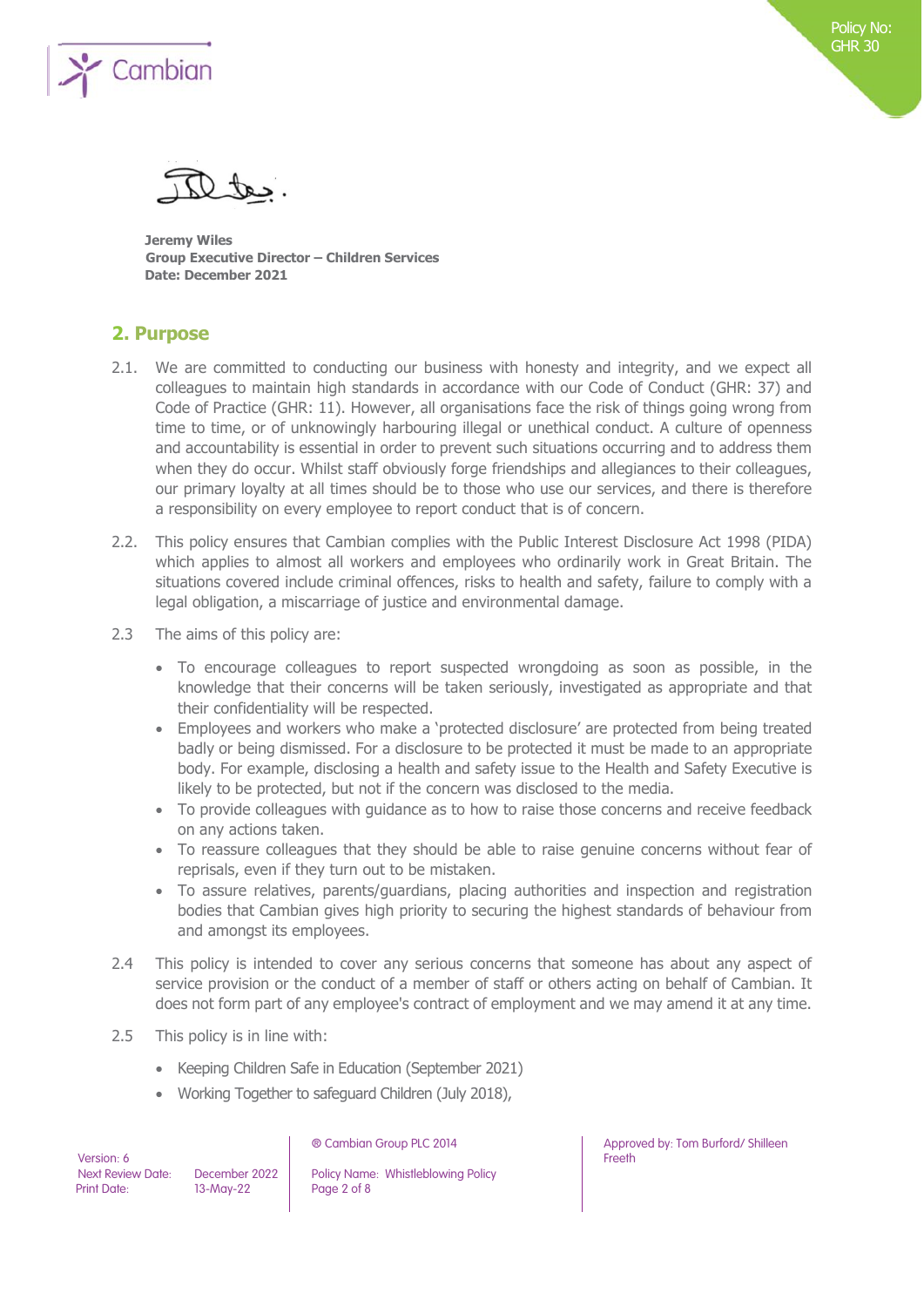

- Children's Homes Regulations (April 2015)
- Health and Social Care Act 2008 (Regulated Activities) Regulations , part 3 (2015)
- National Minimum Standards for Independent Health Care Services in Wales
- The Independent Health Care (Wales) Regulations 2011
- Social Services and Well-being (Wales) Act 2014
- The 20 Principles of The Francis Review 'Freedom to Speak Up' February 2015
- And giving due regard to Prevent Duty Guidance (March 2016),
- 2.6 This policy is made available to parents, carers, staff and individuals.

## **3. Definition of terms / Glossary**

- 3.1 Whistleblowing is the disclosure of information which relates to suspected wrongdoing or dangers at work. You are protected by law if you report any of the following;
	- suspicions or concerns regarding any type of abuse or potential harm to individuals in our care which for some reason cannot be raised under the normal safeguarding procedures as set out in our Child Protection and Safeguarding Policy 25;
	- criminal activity;
	- failure to comply with any legal or professional obligation or our regulatory requirements;
	- danger to health and safety;
	- bribery under our Anti-Bribery and Corruption Policy (GHR 31);
	- dishonesty, fraud or financial mismanagement;
	- breach of our internal policies and procedures including our Code of Conduct;
	- unauthorised disclosure of confidential information;
	- issues that are not being dealt with through clinical governance reviews or other legitimate avenues;
	- if you believe someone is covering up wrongdoing
- 3.2 A **whistleblower** is a person who raises a genuine concern relating to any of the above. All Proprietors and employees have a responsibility to carry out their duties to the highest standards of openness, probity and accountability. If you have any genuine concerns related to suspected wrongdoing or danger affecting any of our activities (a whistleblowing concern) you should report it under this policy.
- 3.3 The following complaints do not fall under Whistleblowing:

Personal grievances (for example bullying, harassment, discrimination) are not covered by whistleblowing law, unless your particular case is in the public interest. In those cases you should use the Grievance Procedure (GHR 29) or Harassment and Bullying Policy (GHR 02) as appropriate.

Guidance on associated terminology is set out below.

3.4 **Harassment:** A person is harassed when they are subjected to unwanted physical or verbal conduct which has the purpose or effect of violating their dignity or creating an intimidating, hostile, degrading, humiliating or offensive environment for them

December 2022 | Policy Name: Whistleblowing Policy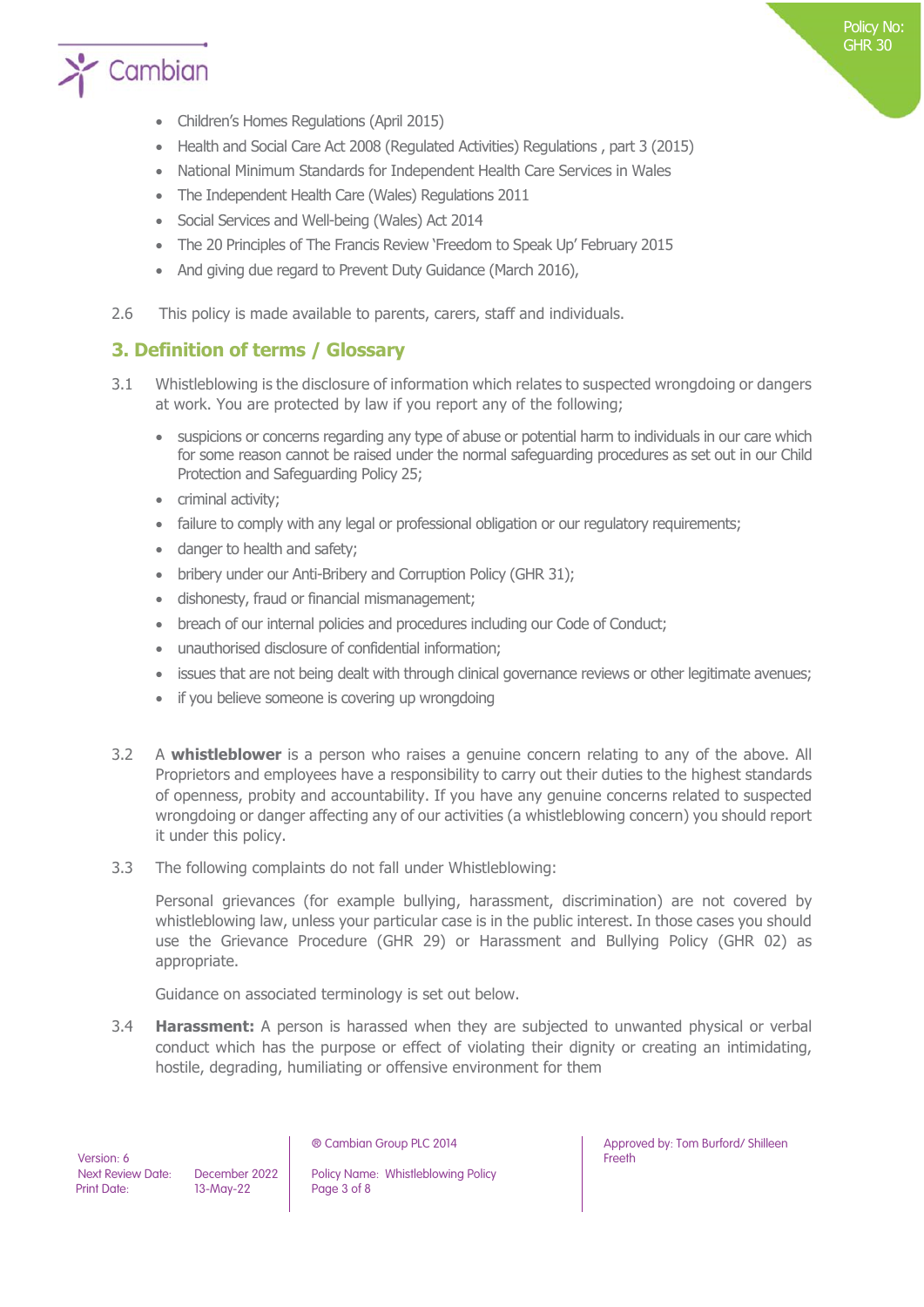

- 3.5 **Bullying:** A person is bullied when they are subjected to offensive, intimidating, malicious or insulting behavior which through the abuse or misuse of power makes them feel vulnerable, upset, humiliated or threatened. Such behaviour may include:
	- a staff member shouting at, being sarcastic towards, ridiculing or demeaning a pupil or colleague;
	- making physical or psychological threats;
	- overbearing supervision;
	- making inappropriately derogatory remarks about a pupil or colleague;
	- persistent unfair assessment of a pupil or colleague's work;
	- Unfairly excluding pupils from classes, projects or events.
- 3.6 Bullying does not include reasonable and constructive criticism of a pupil or colleague's work or behaviour.

## **4. Policy**

- 4.1. This policy applies to all employees (either full or part-time), bank workers or others on a temporary or casual contract, secondees, trainees, volunteers, interns or students, people involved in investigations, independent consultants, agents or sponsors for Cambian group and suppliers of services contracted to Cambian.
- 4.2 Where there is evidence of any criminal activity or child safeguarding issues, the police and/or the Local Safeguarding Children's Board (LSCB) / Child Protection Unit shall be informed immediately, in accordance with Cambian's Child Protection and Safeguarding Policy as appropriate.
- 4.3 If you are uncertain whether something is within the scope of this policy you should seek advice from the Director of HR, or from Public Concern at Work, an independent charity, whose contact details are set out in section 7.5
- 4.4 This policy does not release employees from their duty;
	- Of confidentiality in the course of their work
	- To undertake and participate in (as appropriate clinical governance reviews)
	- To participate in investigations
	- To follow company procedures.

## **5. Training**

- 5.1 Cambian will ensure that training courses which include whistleblowing will include awareness of how employees can raise concerns and highlight the whistleblowing helpline. Whistleblowing is covered in Cambian's e-learning modules (Myrus) – Safeguarding Children and Dealing with Concerns at Work. Whistleblowing is also incorporated into safeguarding workshops and induction courses.
- 5.2 Cambian will ensure that whistleblowing policy and procedure will also be discussed as part of the supervision programme and at staff meetings and other opportunities.

## **6. Procedure**

#### **Raising a whistleblowing concern**

Version: 6<br>Next Review Date: Print Date: 13-May-22 Page 4 of 8

December 2022 | Policy Name: Whistleblowing Policy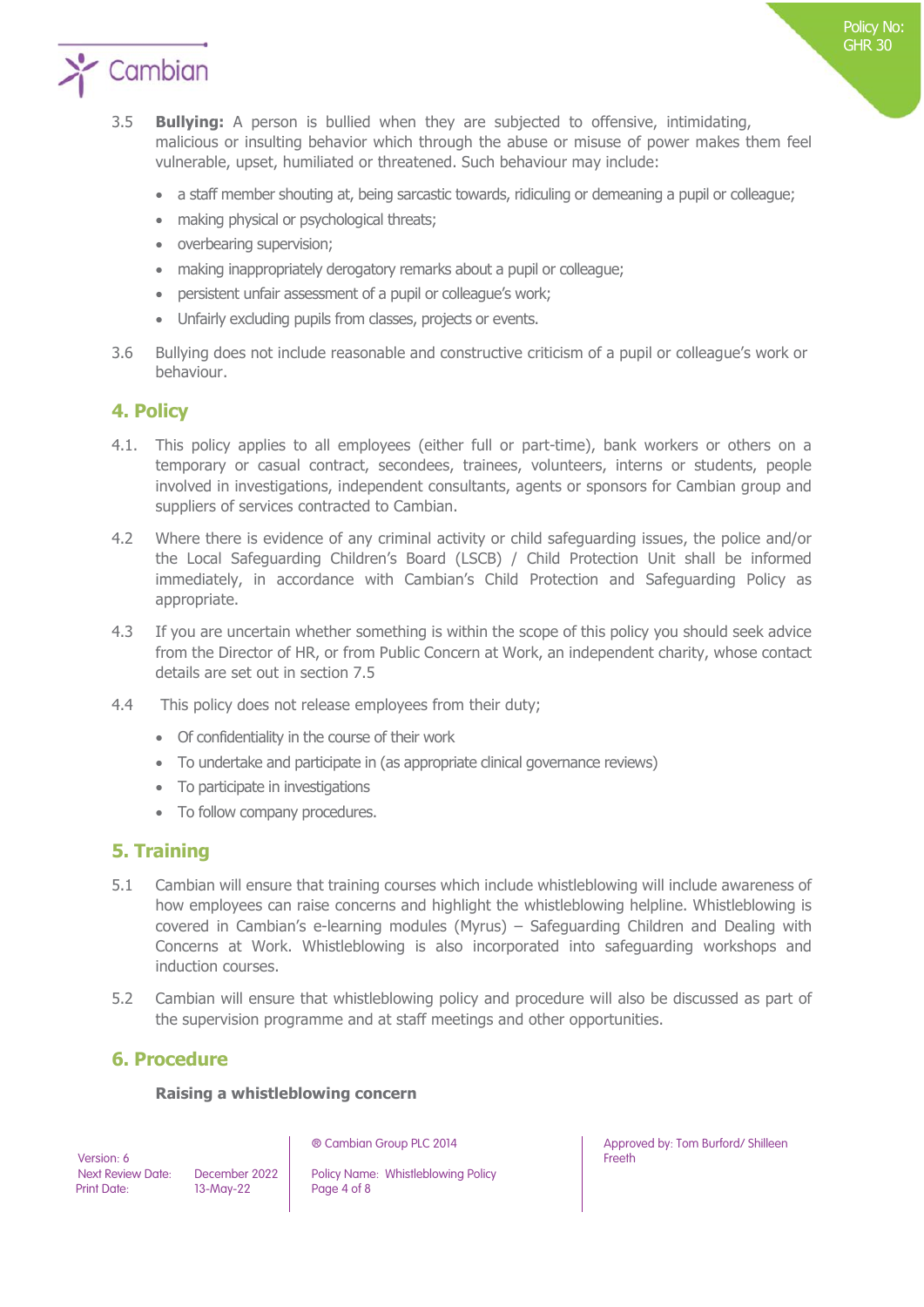

- 6.1. The procedure for raising and responding to a whistleblowing concern is set out below and in GHR **30.03 Cambian Whistleblowing - Raising a Concern procedure** and GHR 30.04 **Cambian Whistleblowing - Handling a Concern procedure.**
- 6.2. We would expect that in the majority of cases you will raise any concerns with your line manager, unless you suspect your line manager to be involved, in which case please contact the Regional Manager/Lead or the Managing Director of your division, functional head or any of the Whistleblowing Officers (Section 7.5). You may tell them in person or put the matter in writing if you prefer. They may be able to agree a way of resolving your concern quickly and effectively. Your manager should make a written record of your concern, and ensure that it is properly investigated, feeding back to you as appropriate. In all cases they should refer the matter to the Whistleblowing Officer so that a complete record of all such concerns and the action taken and outcomes, is recorded.
- 6.3. However, where the matter is more serious, or you feel that your line manager has not addressed your concern, or you prefer not to raise it with someone within Cambian for any reason, you should contact our confidential independent external telephone hotline, on 0800 086 9128 (a Freephone number). This hotline is run on a 24hours, seven days a week basis by Navex Global, an independent specialist provider of whistleblowing services. Alternatively, you can contact Navex Global's EthicsPoint online service and record your concerns using their secure on-line portal at cambiangroup.ethicspoint.com
- 6.4. EthicsPoint will take down a written summary of your concern and read this back to you to ensure that they have accurately recorded your concerns. EthicsPoint will then notify the Cambian Whistleblowing Officers that a concern has been raised with them by secure e-mail and the Whistleblowing Officers will ensure that an investigation commences. After you have completed your report you will be assigned a unique code called a 'report key'. You will need to write down your report key and password and keep them in a safe place. After 5-6 business days you will be able to use your report key and password to check your report for feedback or questions.
- 6.5. Whether an individual raises a concern confidentially, via EthicsPoint, with their line manager or in any other fashion, Cambian's investigation and response time will be consistent and Cambian will be accountable for the same level of response (see **'Investigation and outcome'** below).

### **Confidentiality**

- 6.6. Whichever route you use to raise your concern, we hope that people will feel able to voice whistleblowing concerns openly under this policy. However, if you want to raise your concern confidentially, we will make every effort to keep your identity secret. If it is necessary for anyone investigating your concern to know your identity, we will discuss this with you.
- 6.7. We do not encourage colleagues to make disclosures anonymously. Thorough investigation may be more difficult or impossible if we cannot obtain further information from you. It is also more difficult to establish the credibility of allegations. Whistleblowers who are concerned about possible reprisals if their identity is revealed should come forward to the Head of Legal or one of the other Whistleblowing Officers and appropriate measures can then be taken to preserve confidentiality. If you are in any doubt you can seek advice from Public Concern at Work, an independent whistleblowing charity who offer a confidential helpline for individuals who are thinking of whistleblowing. Their contact details are set out in section 7.5 of this policy.

Next Review Date: December 2022 | Policy Name: Whistleblowing Policy

® Cambian Group PLC 2014 Approved by: Tom Burford/ Shilleen Freeth

Policy No: GHR 30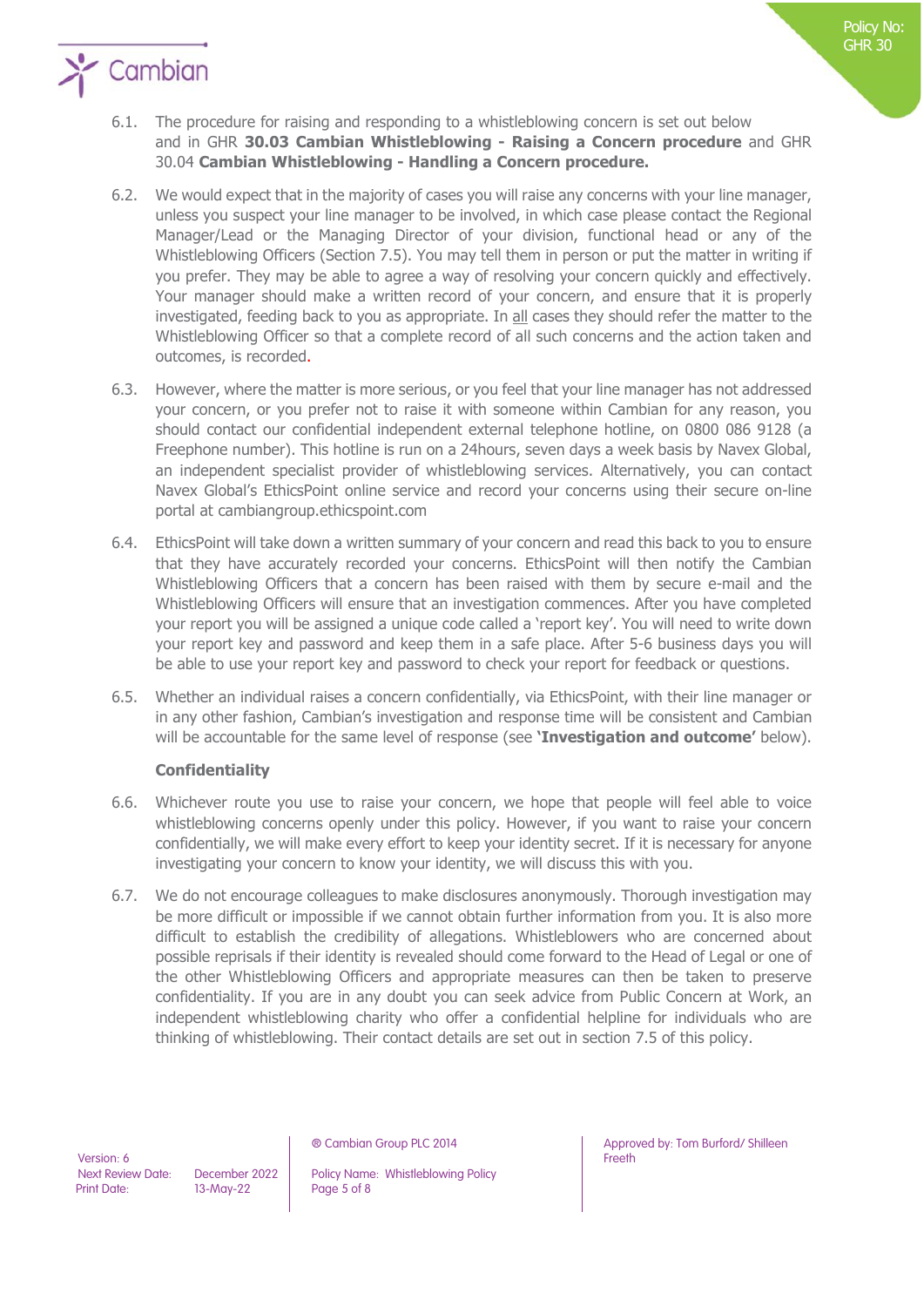

- 6.8. Cambian has a duty to pass on information to others if this is required as a matter of law or in the public interest. On occasion this may mean that this cannot be done without identifying the person who raised the concern, for example:
	- Because evidence is needed in court; or
	- Cambian is involved in legal proceedings and Cambian's papers are open to scrutiny. If this happens, Cambian will discuss this with the employee beforehand.

#### **Investigation and outcome**

- 6.9. All whistleblowing incidents, regardless of the route, are sent to the Head of Employee Relations, who will nominate an investigator or team of investigators with relevant experience and specialist knowledge of the subject matter. The relevant Managing director will also be notified in the first instance, unless they are directly implicated. If the whistleblowing incident concerns a procurement or financial irregularities, the Chief Finance Officer (CFO) and Group Financial Controller will also be notified in the first instance.
- 6.10. We will seek to inform you as soon as possible and in any event within 20 working days of either the outcome of our assessment or how the investigation is progressing. If you have raised a concern through the EthicsPoint hotline, you can always contact them for an update on progress at any time, as they will be kept abreast of how the investigation is progressing. You may be asked to provide further information from time to time. After 5-6 business days you will be able to use your report key and password to log back into the system and check your report for feedback or questions.

The investigator(s) may make recommendations for change to enable us to minimize the risk of future wrongdoing.

- 6.11. We will aim to keep you informed of the progress of the investigation and its likely timescale. However, sometimes the need for confidentiality may prevent us giving you specific details of the investigation or any disciplinary action taken as a result. You should treat any information about the investigation as confidential.
- 6.12. If we conclude that a whistleblower has made false allegations maliciously or with a view to personal gain, the whistleblower may be subject to investigation which may result in a disciplinary sanction. In an extreme case malicious or wild allegations could give rise to legal action on the part of the persons complained about.

#### **If you are not satisfied**

- 6.13. While we cannot always guarantee the outcome you are seeking, we will try to deal with your concern fairly and in an appropriate way. By using this policy you can help us to achieve this.
- 6.14. If you are not happy with the way in which your concern has been handled, you can raise it with one of the other Whistleblowing Officers

#### **External disclosures**

- 6.15. The aim of this policy is to provide an internal mechanism for reporting, investigating, remedying and learning from any wrongdoing in the workplace. In most cases you should not find it necessary to alert anyone externally.
- 6.16. The law recognises that in some circumstances it may be appropriate for you to report your concerns to an external body such as a regulator. It will very rarely if ever be appropriate to alert

Version: 6<br>Next Review Date: Print Date: 13-May-22 Page 6 of 8

December 2022 | Policy Name: Whistleblowing Policy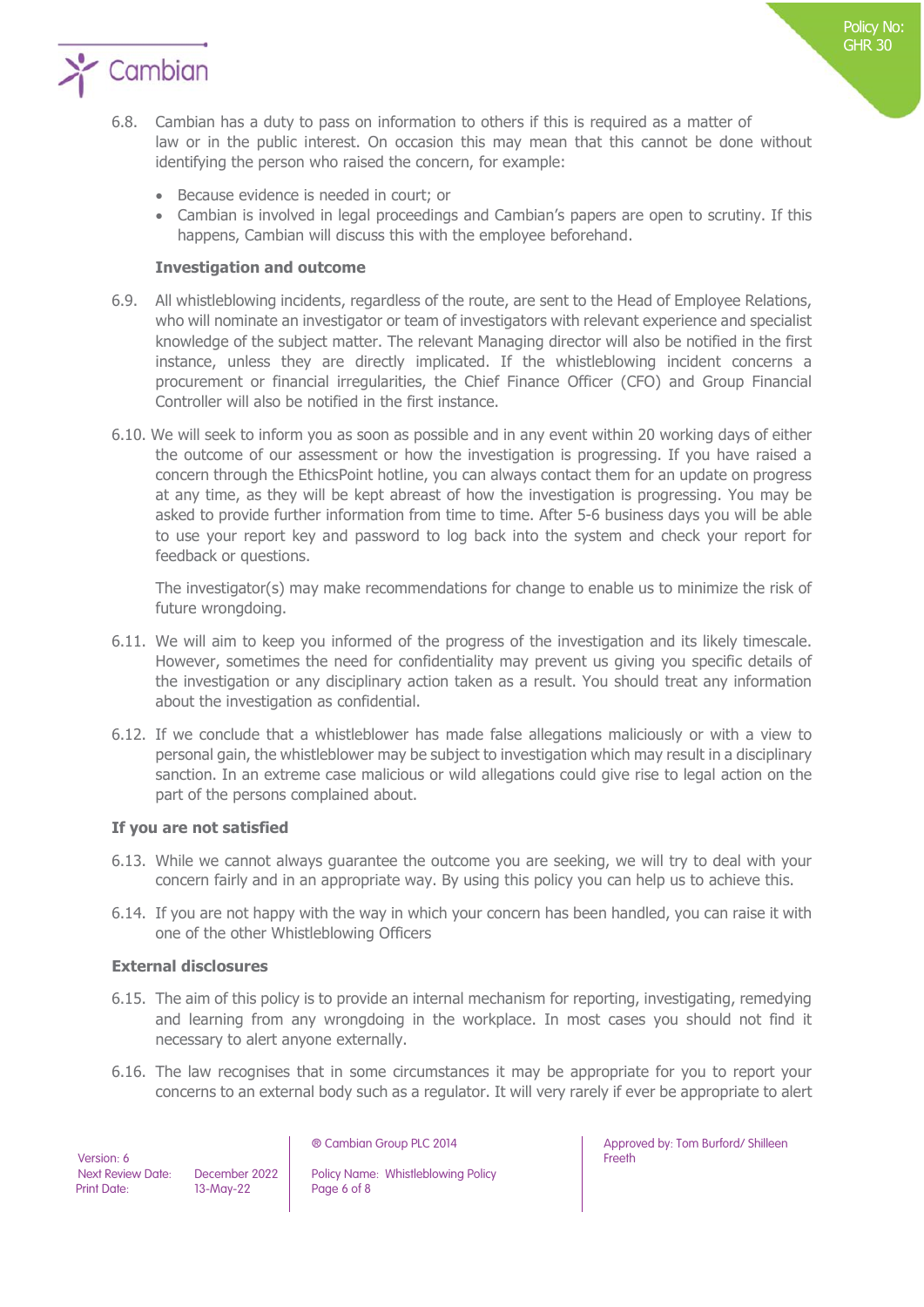

the media. We strongly encourage you to seek advice before reporting a concern to anyone external. The independent whistleblowing charity, Public Concern at Work, operates a confidential helpline. They also have a list of prescribed regulators for reporting certain types of concern. Their contact details are included in section 7.5.

6.17. Whistleblowing concerns usually relate to the conduct of our colleagues, but they may sometimes relate to the actions of a third party, such as a customer, supplier or service provider. In some circumstances the law will protect you if you raise the matter with the third party directly. However, we encourage you to report such concerns internally first.

#### **Protection and support for whistleblowers**

- 6.18. It is understandable that whistleblowers are sometimes worried about possible repercussions. We aim to encourage openness and will support colleagues who raise genuine concerns under this policy, even if they turn out to be mistaken.
- 6.19. Whistleblowers must not suffer any detrimental treatment as a result of raising a concern. Detrimental treatment includes dismissal, disciplinary action, threats or other unfavourable treatment connected with raising a concern. If you believe that you have suffered any such treatment as a result of raising a whistleblowing matter, you should inform the Whistleblowing Officers immediately. If the matter is not remedied you should raise it formally using our Grievance Procedure.
- 6.20. You must not threaten or retaliate against whistleblowers in any way. If you are involved in such conduct you may be subject to disciplinary action. In some cases the whistleblower could have a right to sue you personally for compensation in an employment tribunal.
- 6.21**.** An instruction to cover up wrongdoing is itself a disciplinary offence. If told not to raise or pursue any concern, even by a person in authority such as a manager, employees should not agree to remain silent. They should report the matter to one of the Whistleblowing Officers or the whistleblowing hotline.

## **7. Accountability**

- 7.1 The Whistleblowing Officers, whose details are set out in below have day-to-day operational responsibility for this policy, and must ensure that all managers, head teachers and other colleagues who may deal with concerns or investigations under this policy receive regular and appropriate guidance on its use.
- 7.4. All colleagues are responsible for the success of this policy and should ensure that they use it to disclose any suspected danger or wrongdoing.
- 7.5. Contact details:

| Whistleblowing<br>Hotline (24 hours)         | 0800 086 9128<br>(EthicsPoint)   |
|----------------------------------------------|----------------------------------|
| Navex Global's<br><b>EthicsPoint Website</b> | www.cambiangroup.ethicspoint.com |

Version: 6<br>Next Review Date: Print Date: 13-May-22 Page 7 of 8

December 2022 | Policy Name: Whistleblowing Policy

® Cambian Group PLC 2014 Approved by: Tom Burford/ Shilleen Freeth

Policy No: GHR 30